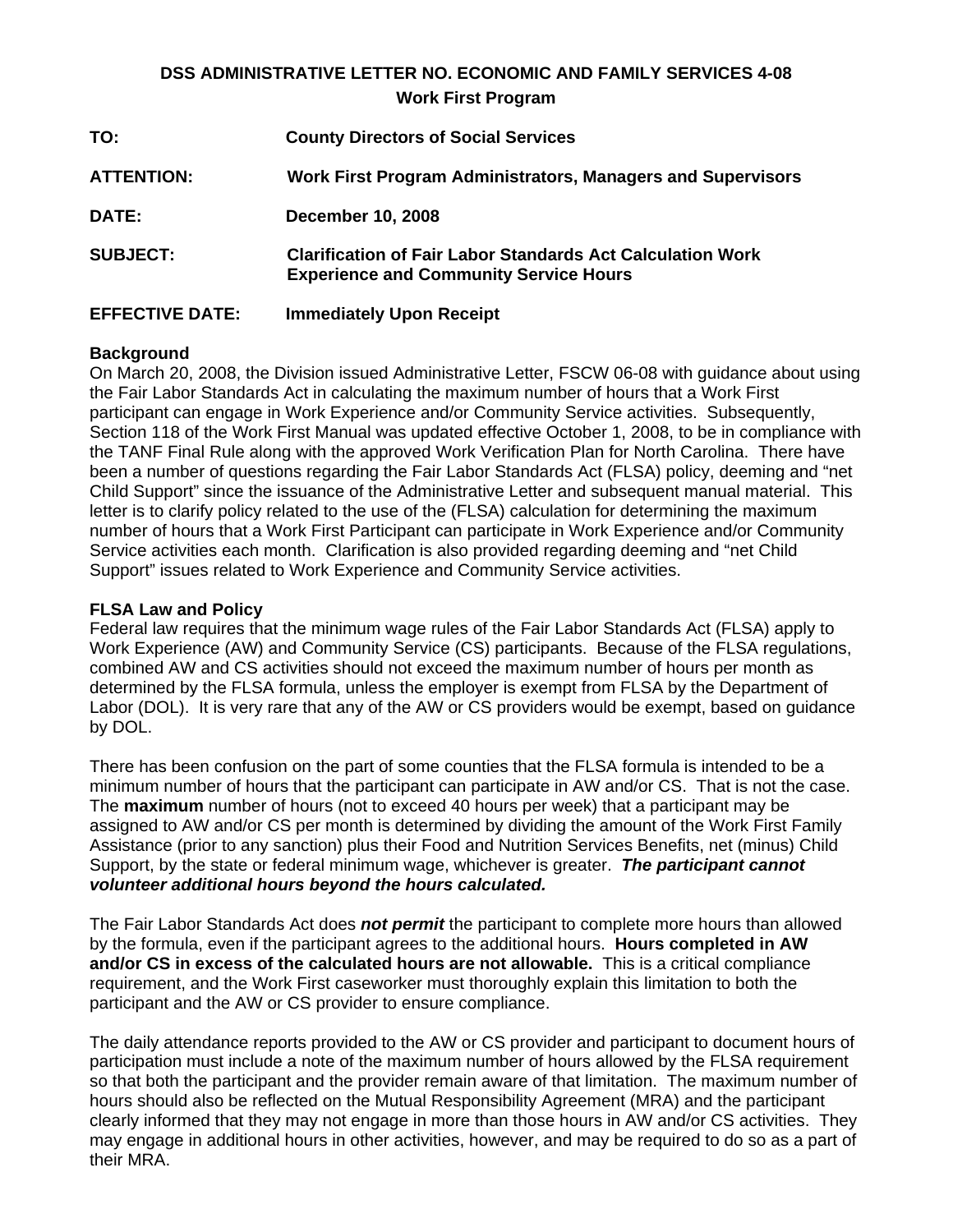### **Minimum Wage Used in the FLSA Calculation**

North Carolina's Work First Program will use the state or federal minimum wage, whichever is higher, in the FLSA formula to calculate the maximum number of hours for a participant. As of July 24, 2008, both the state and federal were set at \$6.55 per hour.

### **Child Support and the FLSA Calculation**

Child Support is a legal obligation for the absent parent and the custodial parent. Child Support income should not be considered in the minimum wage calculation under FLSA. This restriction in the calculation involves amount of Child Support that is ordered by the court and assigned to the Department of Health and Human Services (DHHS), as required by Section 116.

Net Child Support means that the amount of Child Support assigned to the DHHS is subtracted from the total of the Work First Family Assistance and Food and Nutrition Services benefits before dividing by the minimum wage.

#### **The FLSA Calculation**

If only one adult in the Work First and Food and Nutrition Services case is assigned to complete the AW and/or CS hours, the entire household's Work First and Food and Nutrition Services benefits can be used to determine the number of hours the individual can participate in these activities. However, if there is another Work First or Food and Nutrition Services adult in the household who needs to complete hours, the Work First and Food and Nutrition Services benefits must be divided between both individuals. The county must determine how to divide the allowable number of hours using the Work First and Food and Nutrition Services benefit amounts between or among the affected individuals. This will require coordination in the county, particularly when the Food and Nutrition Services case is handled by a different worker than the Work First case. Counties may wish to make this decision in part based on how many hours in addition to AW and/or CS each adult needs in order to meet his or her overall work requirement.

The Work First caseworker must monitor the amount of Work First Family Assistance and Food and Nutrition Services allotment monthly, and recalculate the maximum number of hours that the participant can be assigned if benefits or Child Support amounts change.

#### **Sample Work Experience Calculation:**

A mother receives \$236 per month in Work First Family Assistance for herself and her 12 year old child. Her monthly Food and Nutrition Services benefit is \$230. Her ex-husband provides \$50 per month in Child Support that is assigned to DHHS. She now has been assigned to a Work Experience activity. Following is the calculation for the *maximum number of hours* that she can participate in that activity.

| \$236.00    | Monthly WFFA benefit                                 |
|-------------|------------------------------------------------------|
| $-$ \$50.00 | Child Support assigned to DHHS                       |
| \$186.00    | Monthly WFFA benefit net Child Support               |
| +\$230.00   | Monthly Food and Nutrition Services benefit          |
| $= $416.00$ | Total Assistance to be used for the FLSA calculation |
|             |                                                      |

\$416 monthly assistance net Child Support divided by \$6.55 (State and Federal minimum wage as of July 24, 2008) = 63.51

Using the standard rounding methodology, she may only participate in her Work Experience activity up to 64 hours per month. The individual FLSA calculation must be documented in the case record of every participant completing hours of AW and/or CS.

#### **Deeming Work Experience Hours**:

When a participant has completed the maximum number of hours of AW and/or CS allowed under the FLSA calculation, and that number is below the core work requirements for that individual, the caseworker should "deem" that person to have completed the core hours of AW and/or CS for that month.